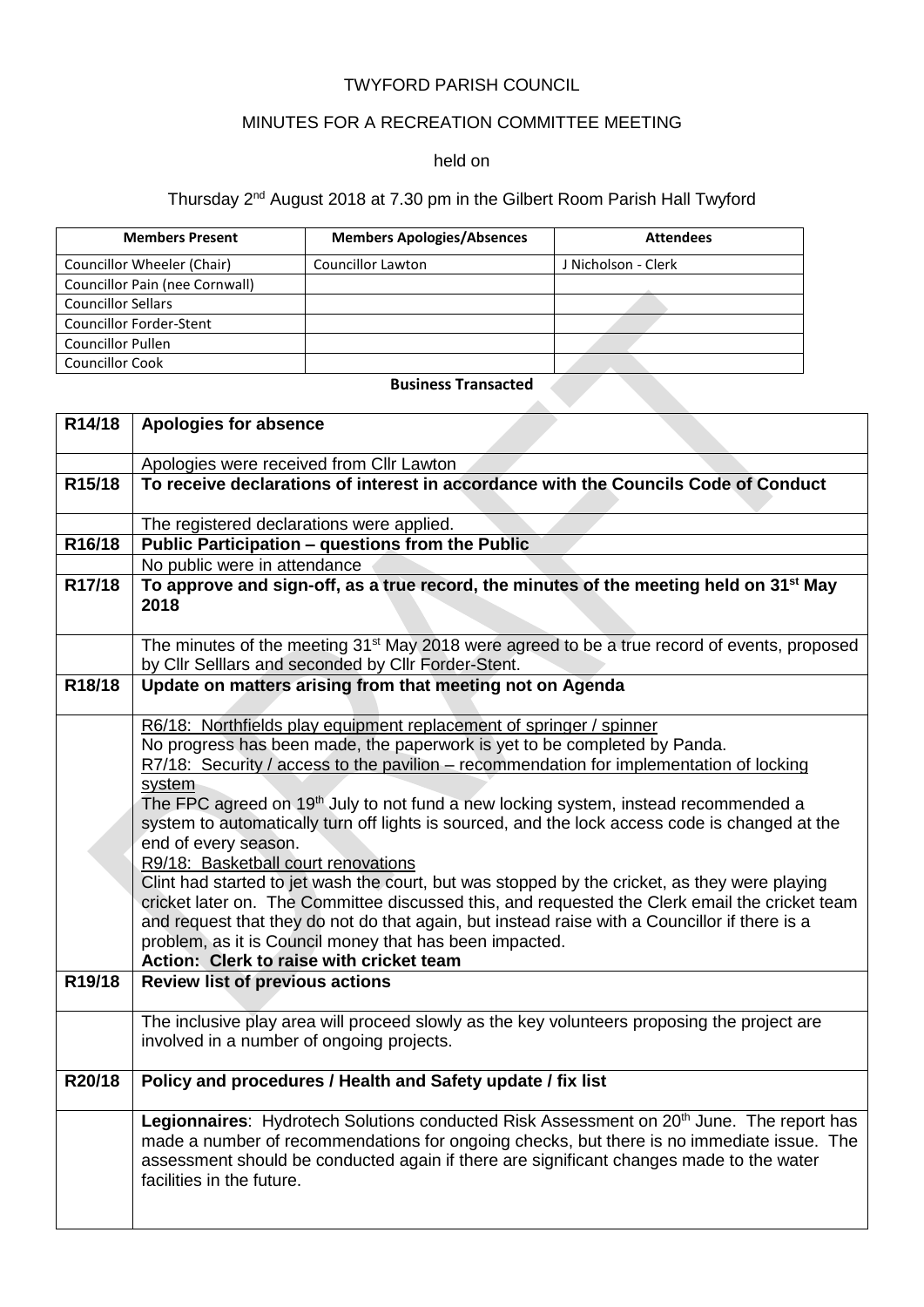|              | <b>Action:</b>                                                                                                                                        |
|--------------|-------------------------------------------------------------------------------------------------------------------------------------------------------|
|              | CIIr Pullen to add the recommendations to the TPC risk assessment, and the list of                                                                    |
|              | monthly checks for Sandra to complete need to form a tick list and displayed on the                                                                   |
|              | pavilion notice board.                                                                                                                                |
| IW           | <b>Fix list for Caretaker:</b>                                                                                                                        |
| <b>Clerk</b> | Action: Cllr Wheeler to add play equipment recommendations to list<br>Plan of building with marked exits and fire extinguishers:                      |
|              | Action: Clerk to make time with Cllr Pullen to organise                                                                                               |
| <b>Clerk</b> | <b>Risk Assessment procedure</b>                                                                                                                      |
|              | Action: Clerk to make time with Cllr Pullen to review and make recommendations to                                                                     |
|              | <b>FPC</b>                                                                                                                                            |
|              | Broken fence on cricket boundary:                                                                                                                     |
|              | 2 quotes have been received to date to repair the broken fence on the cricket boundary. The                                                           |
|              | third quote is due in from Brooks, if that is cheaper than the cheapest received to date, then we                                                     |
|              | will proceed with Brooks.                                                                                                                             |
|              | At date of typing the minutes, all 3 quotes had been received, and the cheapest quote received                                                        |
|              | by 2 <sup>nd</sup> August was £695. Brooks subsequent quote received was cheaper, and Brooks will be                                                  |
|              | appointed to do the work.                                                                                                                             |
|              | <b>Tree repairs in Hunter Park:</b>                                                                                                                   |
|              | Alex Reidy has completed the tree works at Hunter Park, and the work has made a major<br>improvement to the walk around the boundary to the park.     |
| R21/18       | Update on groundsman for cricket square                                                                                                               |
|              |                                                                                                                                                       |
|              | We can complete their contract on 30 <sup>th</sup> September 2018. To proceed with a new cricket                                                      |
|              | square groundsman the following was agreed:                                                                                                           |
|              | Pull out previous tender submissions received in 2017                                                                                                 |
|              | RS and WL review the previous tenders and present to Rec Committee on 27 <sup>th</sup> September                                                      |
|              | if there are any viable options to go back to, or learn from to review the tender                                                                     |
|              | requirements for 2018.                                                                                                                                |
| <b>RS</b>    | Review the new tender requirements and process on 27 <sup>th</sup> September                                                                          |
| R22/18       | Action: RS to contact WL to meet to review previous tender submissions<br><b>Review play inspection report</b>                                        |
|              |                                                                                                                                                       |
|              | Cllr Wheeler updated the committee on a number of key findings, which included;                                                                       |
|              | Repair on the tower play bridge (which had subsequently been repaired by a villager who                                                               |
|              |                                                                                                                                                       |
|              | had noticed the damage)                                                                                                                               |
|              | Keep an eye on the fencing around the play area at HP, and repair / replace if degrades                                                               |
|              | further.                                                                                                                                              |
|              | Add larger ties on the dog notices                                                                                                                    |
|              | The wooden bin needs repairing in the play area at HP                                                                                                 |
|              | Review the sandpit at HP                                                                                                                              |
|              | Lay new grass around the table tennis table at HP                                                                                                     |
|              | Check play equipment bolts<br>The full report is available.                                                                                           |
| IW           | Action: Cllr Wheeler to email Clerk and Clint a full list of actions required, for Clerk to                                                           |
|              | add to Clint job list, indicating high or low priority.                                                                                               |
| <b>RS</b>    | Action: Cllr Sellars to look at the bin in the play area at HP, to see what would be                                                                  |
|              | required to make it right (repair / replace)                                                                                                          |
| R23/18       | Review of open space strategy for Twyford, produced by WCC                                                                                            |
|              | The Clerk updated the committee that there was a report, which we needed to be aware of                                                               |
|              | should the committee wish to make significant changes to the sports provision being offered by                                                        |
|              | Twyford.                                                                                                                                              |
| R24/18       | Creation of 5 year open space strategy by TPC, update on progress                                                                                     |
|              |                                                                                                                                                       |
|              | The creation of a 5 year plan has been kicked off by the TPC, the Clerk is currently collating a                                                      |
| R25/18       | list of the Cllr's top priorities for the next 5 years.<br>Terms of HPTA - reference recreation meeting 28 <sup>th</sup> February 2011. Next steps in |